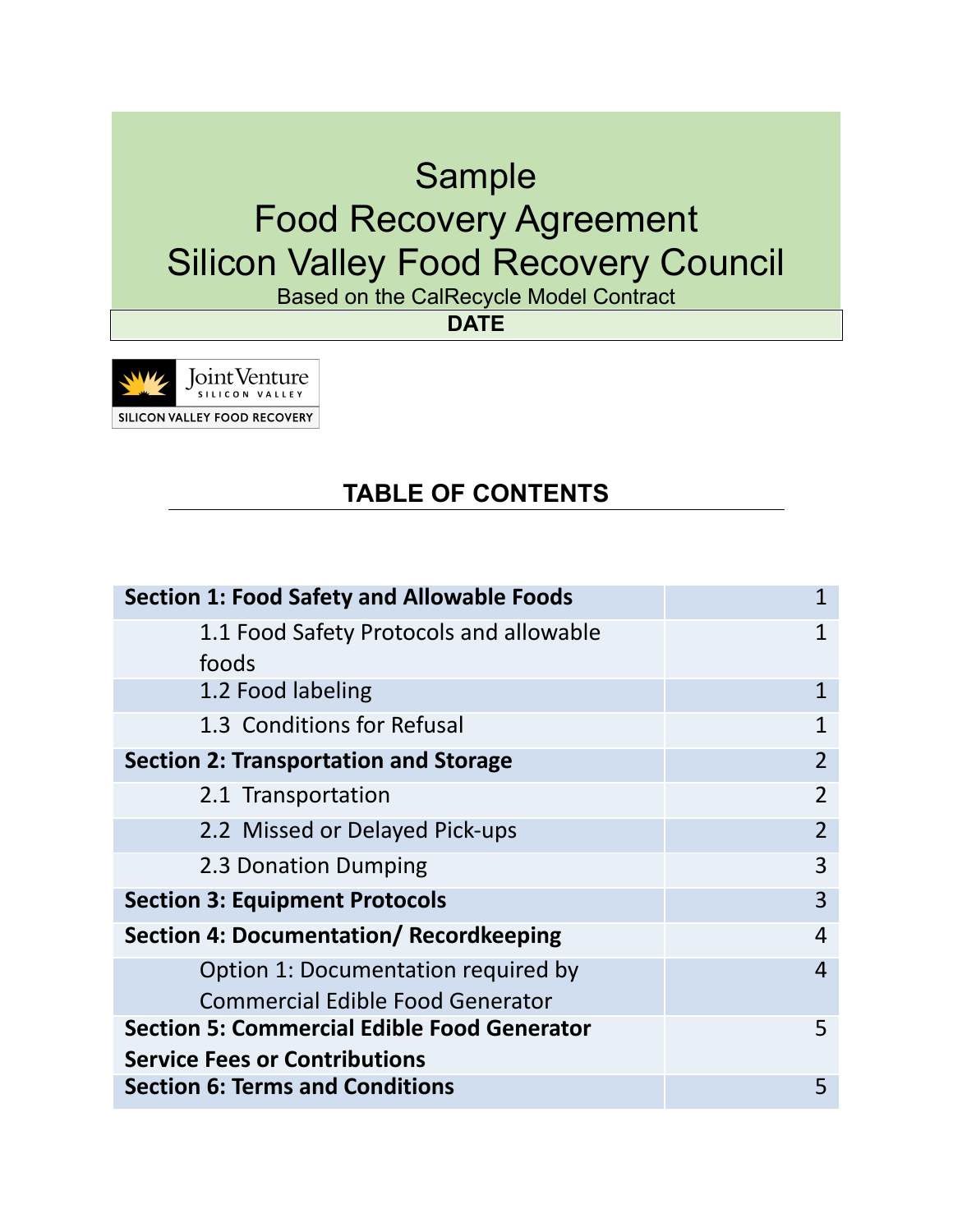**FOOD SAFETY** 1

We strongly encourage language ensuring that if the main recovery organization listed in this agreement cannot pick up the excess, another organization may be contacted and prevent food from being wasted. We also strongly suggest that the types of food rejected be recorded and communicated to Santa Clara County, so that solutions can be developed to recover more food.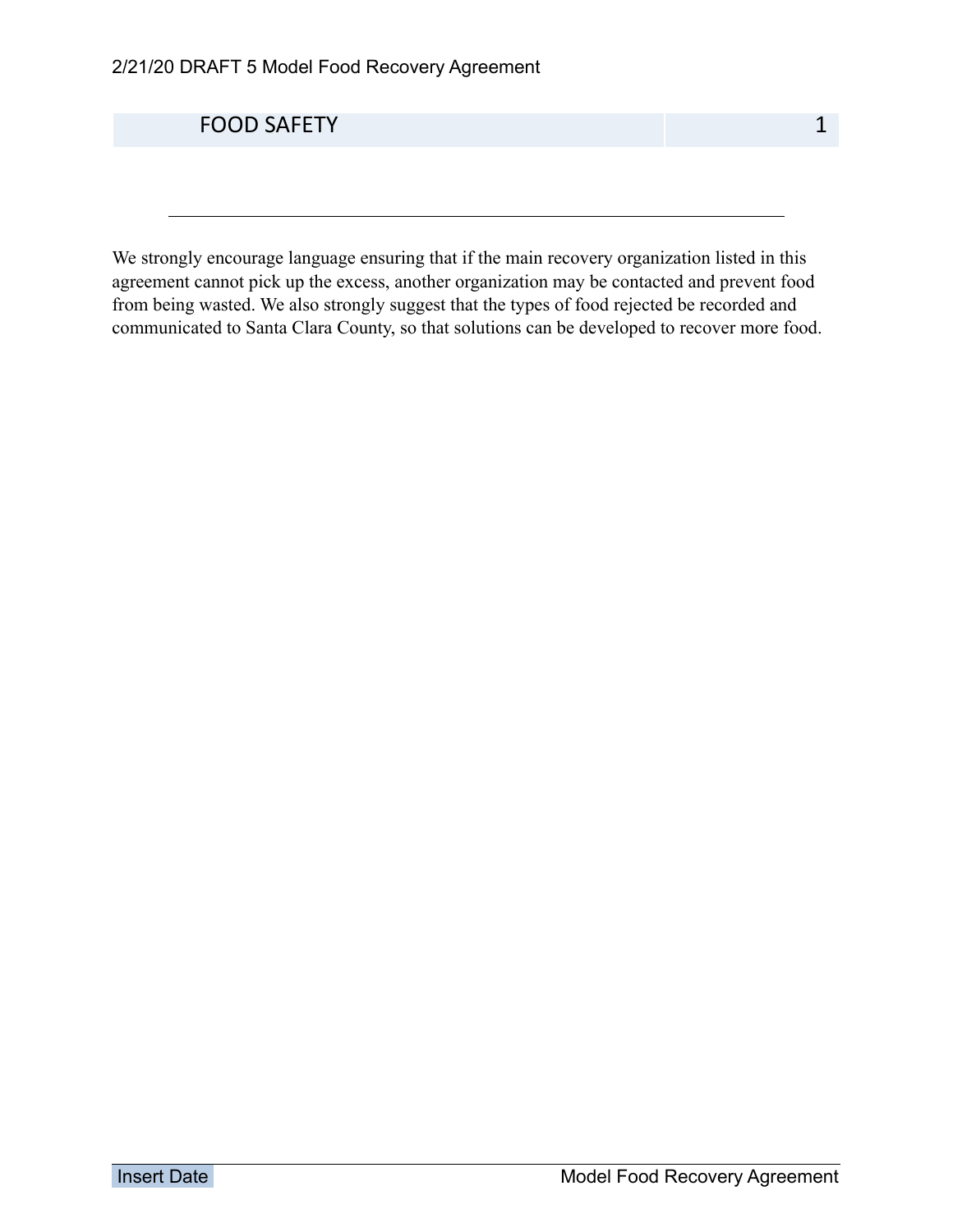# **Food Recovery Agreement between the Food Recovery Organization/Food Recovery Service (FRO/FRS) and the Commercial Edible Food Generator**

This Agreement ("Agreement") is dated \_\_\_\_\_\_\_\_\_\_\_\_\_\_\_\_\_, 20\_\_ between the Parties to this Agreement, \_\_\_\_\_\_\_\_\_ ("FRO/FRS") and, \_\_\_\_\_\_\_\_\_\_\_\_\_ ("Commercial Edible Food Generator").

The Commercial Edible Food Generator wishes to provide its Edible Food that would otherwise be disposed to FRO/FRS pursuant to the terms of this Agreement.

# **SECTION 1: FOOD SAFETY AND ALLOWABLE FOODS**

### **1.1 FOOD SAFETY PROTOCOLS AND ALLOWABLE FOODS**

Both FRO/FRS and Commercial Edible Food Generator will maintain compliance with all federal, State, and local regulations for safe food handling and food safety recordkeeping requirements prior to and during transportation, storage, and handling. When applicable, Commercial Edible Food Generator shall at all times maintain all licenses and permits required by the State of California and any other governmental authorities, including, without limitation, local and municipal governmental authorities, to operate a food establishment in accordance with the services provided by Commercial Edible Food Generator.

In the event of a food recall, Commercial Edible Food Generator will notify FRO/FRS of the specifics of the recall. All food advisories, warnings, and recalls, including voluntary recalls, must be handled in compliance with all issued local, State, and federal instructions.

Cut at paste our protocols in here, which include details of allowable foods, or use as an attachment, Attachment B.

### **1.2 FOOD LABELING**

Good food labeling is an important part of food safety. All prepared food items intended for donation should be labeled with the date of preparation, so that safe food choices can be made in the handling and distribution of that food.

#### **1.3 CONDITIONS FOR REFUSAL**

FRO/FRS reserves the right to refuse food at any time if it meets the conditions for refusal. Conditions for refusal of food include but are not limited to food safety concerns,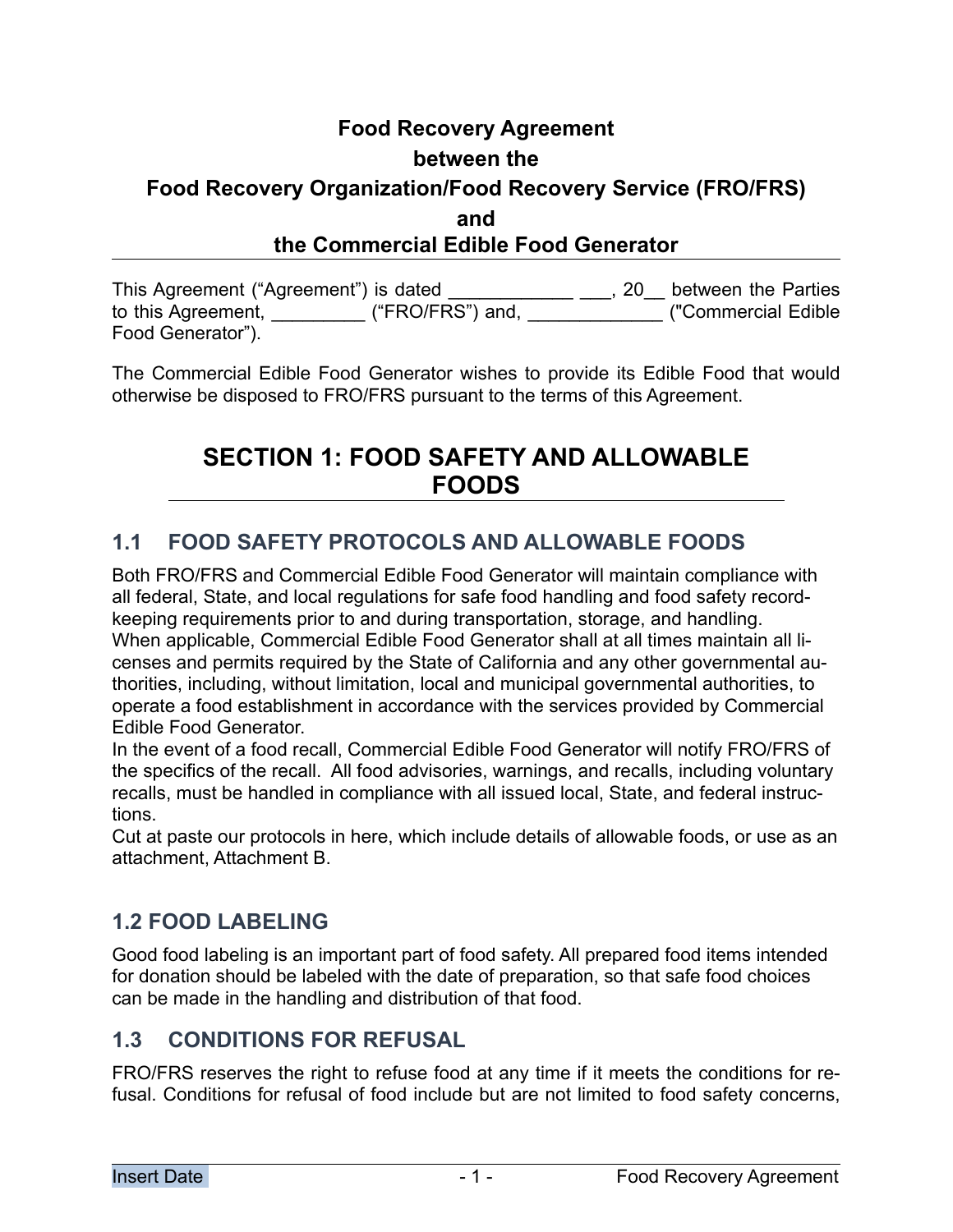improper storage, provision of items not agreed upon for Food Recovery, lack of transportation capacity or storage space, and/or food not currently needed by FRO/FRS. If FRO/FRS is not able to pick up available donation, then another FRO/FRS may collect donatable food.

Commercial Edible Food Generator agrees to provide food that meets all food safety standards in accordance with Section 1.1 of this Agreement and not knowingly or intentionally provide foods that do not meet these standards.

In the case of refusal or rejection, FRO/FRS must inform Commercial Edible Food Generator of the rejection and reason as soon as possible. Any rejected Edible Food that cannot be redirected to another FRO/FRS with the approval and consent of the alternate FRO/FRS will be treated as organic waste and shall not be disposed in a landfill, regardless of which Party is in possession of the food.

# **SECTION 2: TRANSPORTATION AND STORAGE**

### **2.1 TRANSPORTATION**

Option 1a: Under this Agreement, FRO/FRS agrees to collect Edible Food that would otherwise be disposed from Commercial Edible Food Generator's site and transport it to FRO/FRS address provided in Attachment C.

Option 1b: Commercial Edible Food Generator agrees to self-haul their Edible Food that would otherwise be disposed to the FRO/FRS address provided in Attachment C. If Commercial Edible Food Generator self-hauls food to FRO/FRS outside the delivery or drop off window specified in this Agreement, FRO/FRS may reject the food. In addition, self-hauling food outside the delivery or drop off windows specified in this Agreement may result in FRO/FRS's immediate termination of the Agreement.

Provisions related to the staging, pick up, transport, and delivery of collected and donated food are listed and described in Attachment C.

### **2.2 MISSED OR DELAYED PICK-UPS**

In the event of a delayed collection or delivery outside of the drop off window, the transporting Party will contact the receiving Party as soon as possible to notify them of the delay. If the delay cannot be accommodated (for example, delay results in a delivery after hours), Commercial Edible Food Generator will retain possession of the food and maintain safe storage and handling of the food until the delivery/collection can be rescheduled, or find alternative solutions if the food cannot be delivered in a safe or timely manner. Examples of alternative solutions may include redirecting Edible Food to another FRO/FRS, with the approval and consent of the alternate FRO/FRS; lawful use as animal feed; organic waste recovery or recycling such as composting or anaerobic digestion; or alternative diversion strategy that does not result in landfill disposal.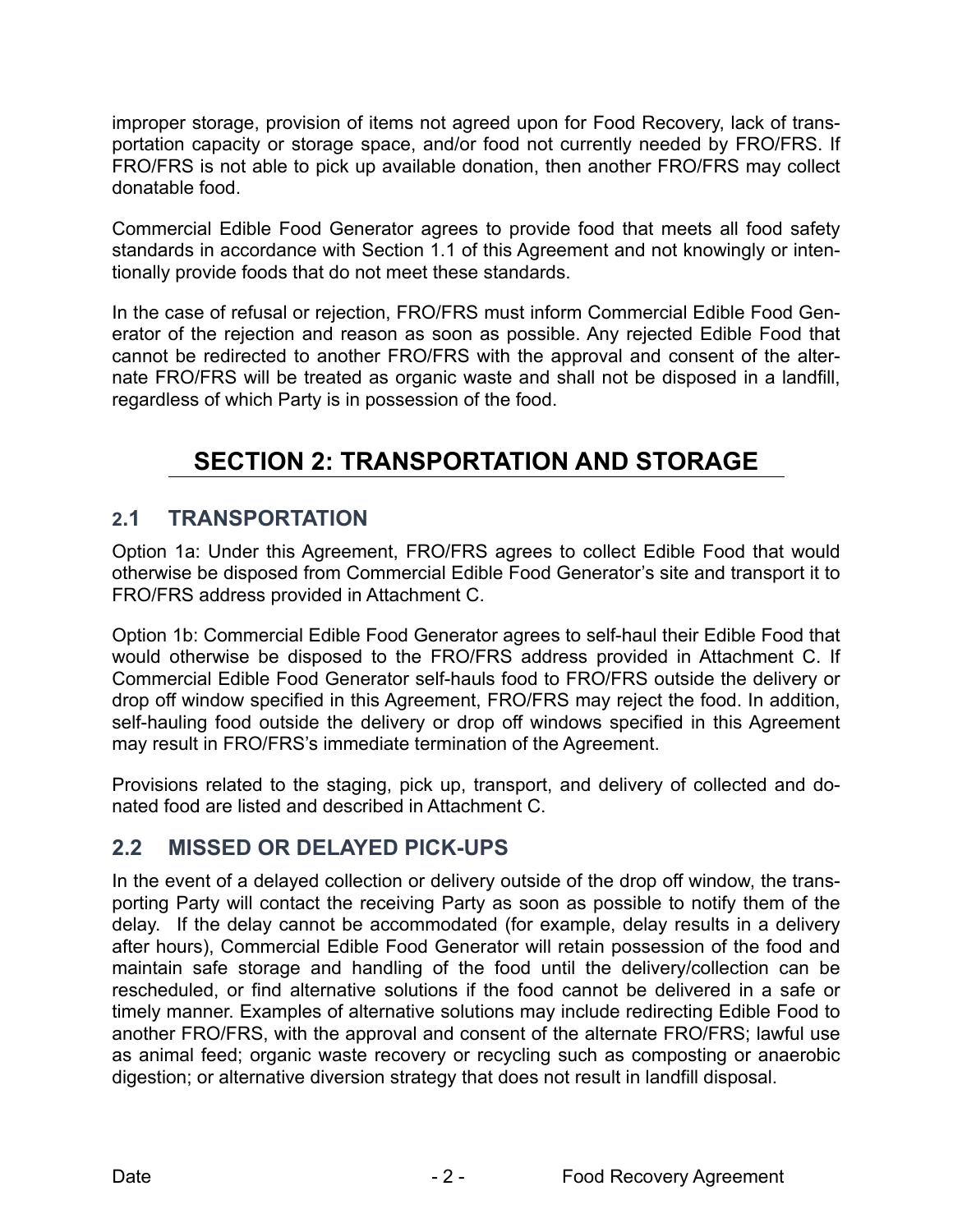In the event that Commercial Edible Food Generator does not have food available for the scheduled pick-up day specified Attachment C, Commercial Edible Food Generator will notify FRO/FRS as soon as possible. In the event that Commercial Edible Food Generator does not contact FRO/FRS in advance, FRO/FRS may charge Commercial Edible Food Generator for any costs incurred.

Both Parties will notify each other of closures and holidays that may affect transportation at least two weeks prior to the closure.

FRO/FRS retains the right to reject the food in the event of a delayed delivery (see Section 1.3 of this Agreement).

Multiple delays or missed pick-ups without notification from the transporting Party to the receiving Party may be grounds for termination of this Agreement.

#### **2.3 DONATION DUMPING**

Commercial Edible Food Generator will not knowingly provide unusable or unsuitable food, force Food Recovery after capacity has been reached, or intentionally deliver food outside of the specified collection/Food Recovery windows to the FRO/FRS ("donation dumping"). FRO/FRS will be compensated for costs incurred as a result of the donation dumping and Commercial Edible Food Generator may be reported to the local jurisdiction.

# **SECTION 3: EQUIPMENT PROTOCOLS**

To assist in the execution of this Agreement, FRO/FRS/Commercial Edible Food Generator agrees to provide the FRO/FRS/Commercial Edible Food Generator with the equipment listed in Attachment D.

All equipment must be used and maintained as required by FRO/FRS/Commercial Edible Food Generator and the equipment manufacturer guidelines. FRO/FRS/Commercial Edible Food Generator will read all product manuals prior to use, and maintain equipment accordingly. All equipment must remain in FRO/FRS/Commercial Edible Food Generator's possession until returned to FRO/FRS/Commercial Edible Food Generator. Equipment may not be loaned, stored at a different location, or transferred without prior approval from FRO/FRS/Commercial Edible Food Generator.

Guidelines for using and storing equipment are included in Attachment D to this Agreement.

All equipment provided under this Agreement must be cleaned, sanitized and returned in good, working condition. Loaned equipment will be returned to the FRO/FRS/ Commercial Edible Food Generator by <equipment return protocol here, such as duration of loan, time windows for equipment drop off, etc.>.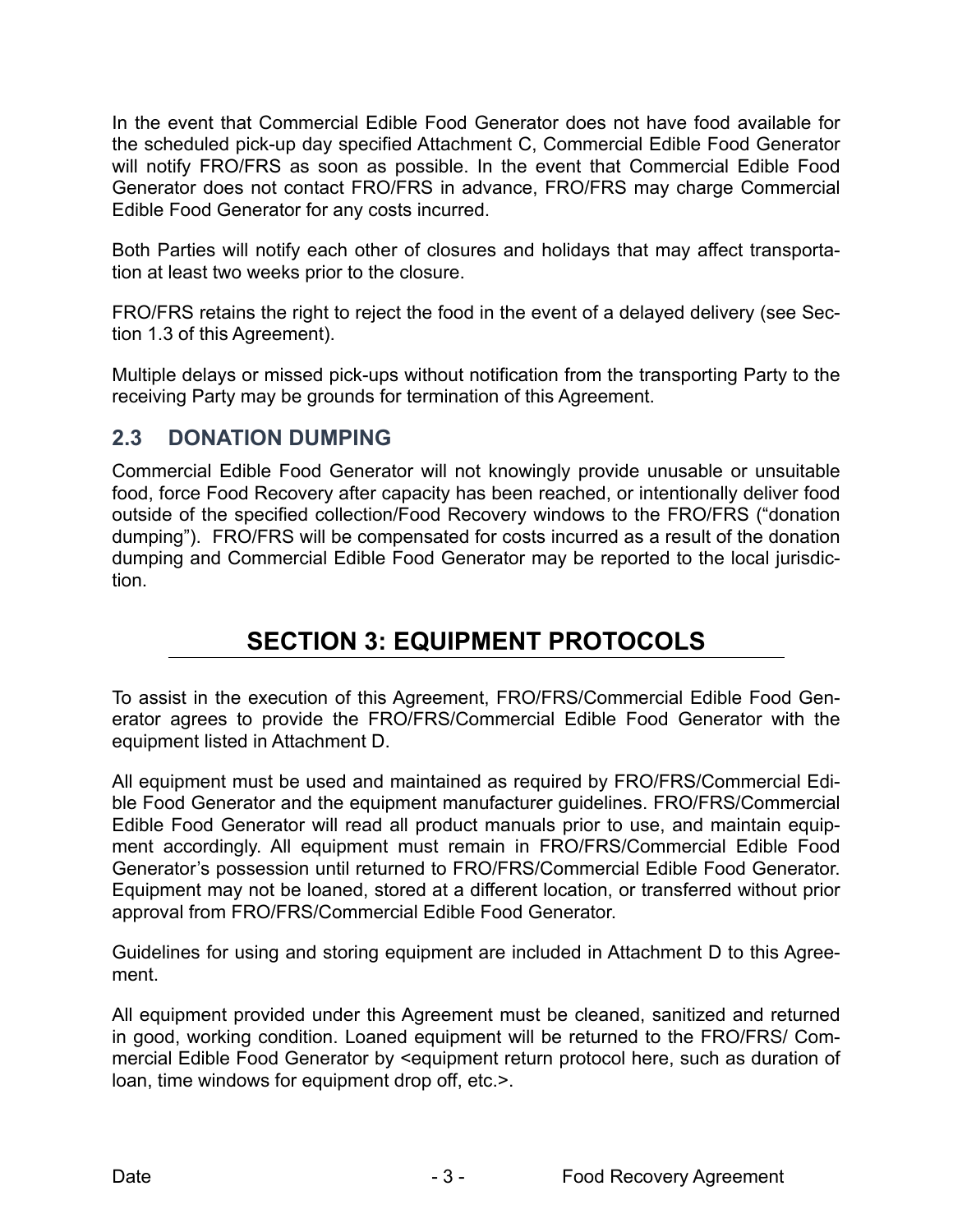Food-related and utensil-related equipment shall meet all federal, State, and local requirements, in accordance with Section 2 of this Agreement.

# **SECTION 4: DOCUMENTATION/ RECORDKEEPING**

Option 1: Documentation required by Commercial Edible Food Generator

FRO/FRS will provide the following information to Commercial Edible Food Generator about the food that was recovered from Commercial Edible Food Generator: types of food recovered (perishable/nonperishable), weight in pounds, date, signature/confirmation.

The requirements outlined in this Section shall not take the place of any recordkeeping and reporting obligations required by local, State, and federal regulations.

Documentation shall be compiled electronically, including reports or data compiled through the use of cloud-based tracking, use of bar or QR codes, or other data collection platforms.

This information will be provided to Commercial Edible Food Generator on a <frequency> basis on <day>, and transmitted to <contact> via <US mail, email, etc.>.Guidance: Note that SB 1383 regulations (14 CCR Sections 18991.4 and 18991.5) specify that Commercial Edible Food Generators and FRO/FRSs shall maintain records of the quantity of Edible Food (in pounds) recovered per month. Consider this when selecting measurement units and documentation frequency.

FRO/FRS is required to retain all records for a minimum period of years. FRO/FRS agrees to cooperate with Commercial Edible Food Generator or designee for reporting to local, State, and federal agencies, as applicable.

Option 2: Documentation required by the FRO/FRS (this is optional)

Commercial Edible Food Generator will provide the following information to the FRO/ FRS for food provided by Commercial Edible Food Generator: <donation type and description, weight (in pounds), types of food that were recovered, established frequency that the food is recovered, location, date, signature/confirmation.

The requirements outlined in this Section shall not take the place of any recordkeeping and reporting obligations required by local, State, and federal regulations.

Documentation shall be compiled via hard copy or electronically, including reports or data compiled through the use of cloud-based tracking, use of bar or QR codes, or other data collection platforms. This information will be provided to FRO/FRS on a monthly basis Note that SB 1383 regulations (14 CCR Sections 18991.4 and 18991.5) specify that Commercial Edible Food Generators and FRO/FRSs shall maintain records of the quantity of Edible Food (in pounds) recovered per month. Commercial Edible Food Generator is required to retain all records for a minimum period of 2 years.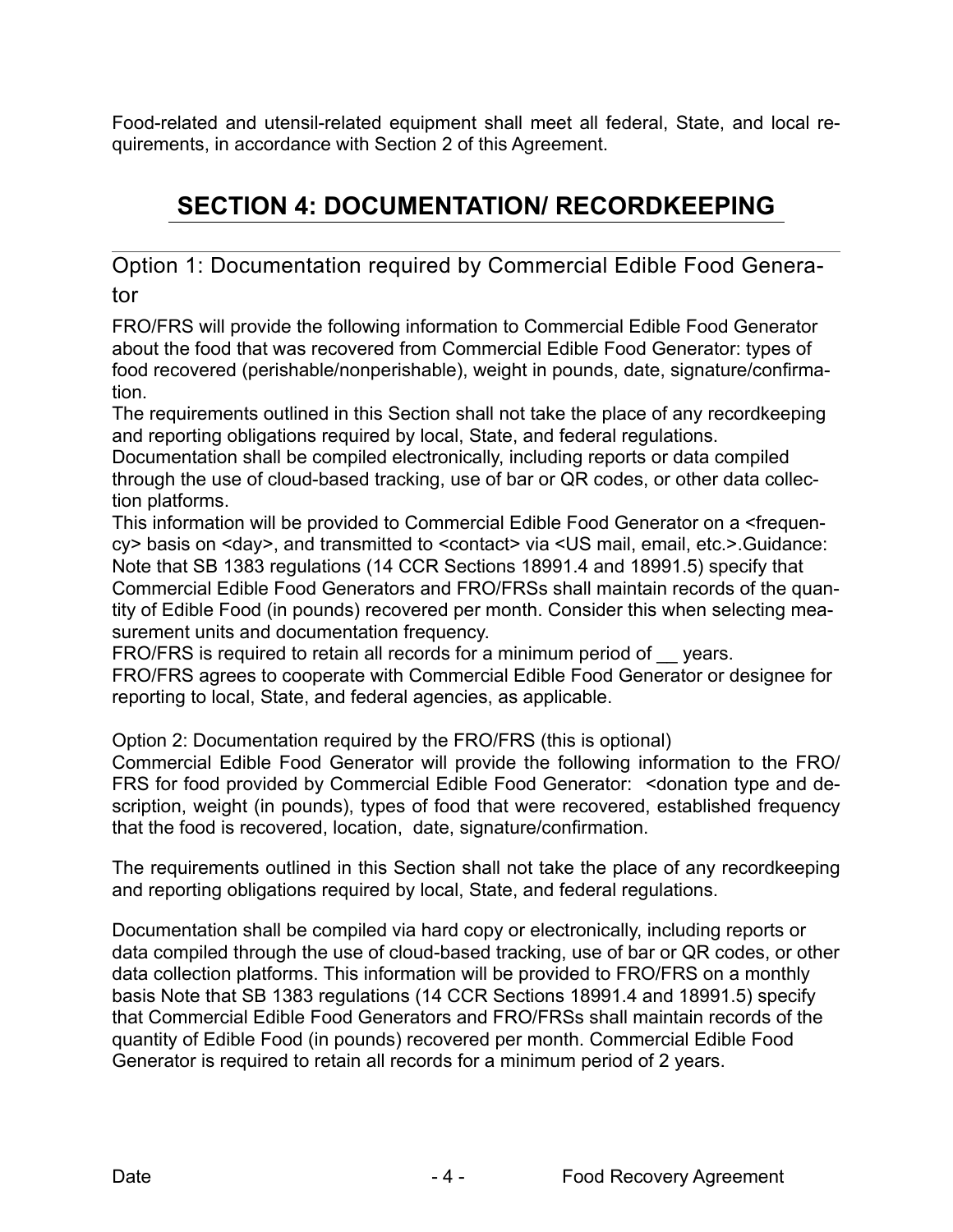Commercial Edible Food Generator agrees to cooperate with FRO/FRS or designee, for reporting to local, State, and federal agencies, as applicable.

# **SECTION 5: COMMERCIAL EDIBLE FOOD GENER-ATOR SERVICE FEES OR CONTRIBUTIONS**

Option 1: Fee for service

In fulfillment of the services provided in this Agreement, Commercial Edible Food Generator agrees to pay a fee for service to FRO/FRS. The fee structure is as follows:

Option 1: Commercial Edible Food Generator will pay a flat rate of \$ per month or other frequency, for months or other frequency.

At the end of each month, FRO/FRS will prepare a statement that will be sent to Commercial Edible Food Generator's designated billing contact for payment.

Commercial Edible Food Generator's designated billing contact is: <name, contact information>

Commercial Edible Food Generator shall submit payment, including a copy of the monthly statement, to the FRO/FRS by <the due date>.

Delayed or late payments may be grounds for termination of this Agreement. Option 2: Financial Contribution

In fulfillment of the services provided in this Agreement, there is no fee for service and the foods are recovered by FRO/FRS free of charge. However, Commercial Edible Food Generator will make a financial contribution to FRO/FRS in the amount of <financial amount>, on a < monthly basis, annual basis, etc.>.

Upon receipt of the financial donation, FRO/FRS will prepare <specify necessary documentation> and submit to Commercial Edible Food Generator <and other relevant parties/agencies> within days.

# **SECTION 6: TERMS AND CONDITIONS**

- A. This Agreement contains the entire Agreement between the Parties to this Agreement with respect to the subject matter herein and supersedes all prior understandings, agreements, representations and warranties, if any, whether oral or written, expressed, or implied, with respect to said subject matter.
- B. This Agreement reflects the intent and understanding of the Parties. Any amendment or modification to this Agreement must be in writing, with approval by both Parties. Minor changes to this Agreement, including the attachments, may be re-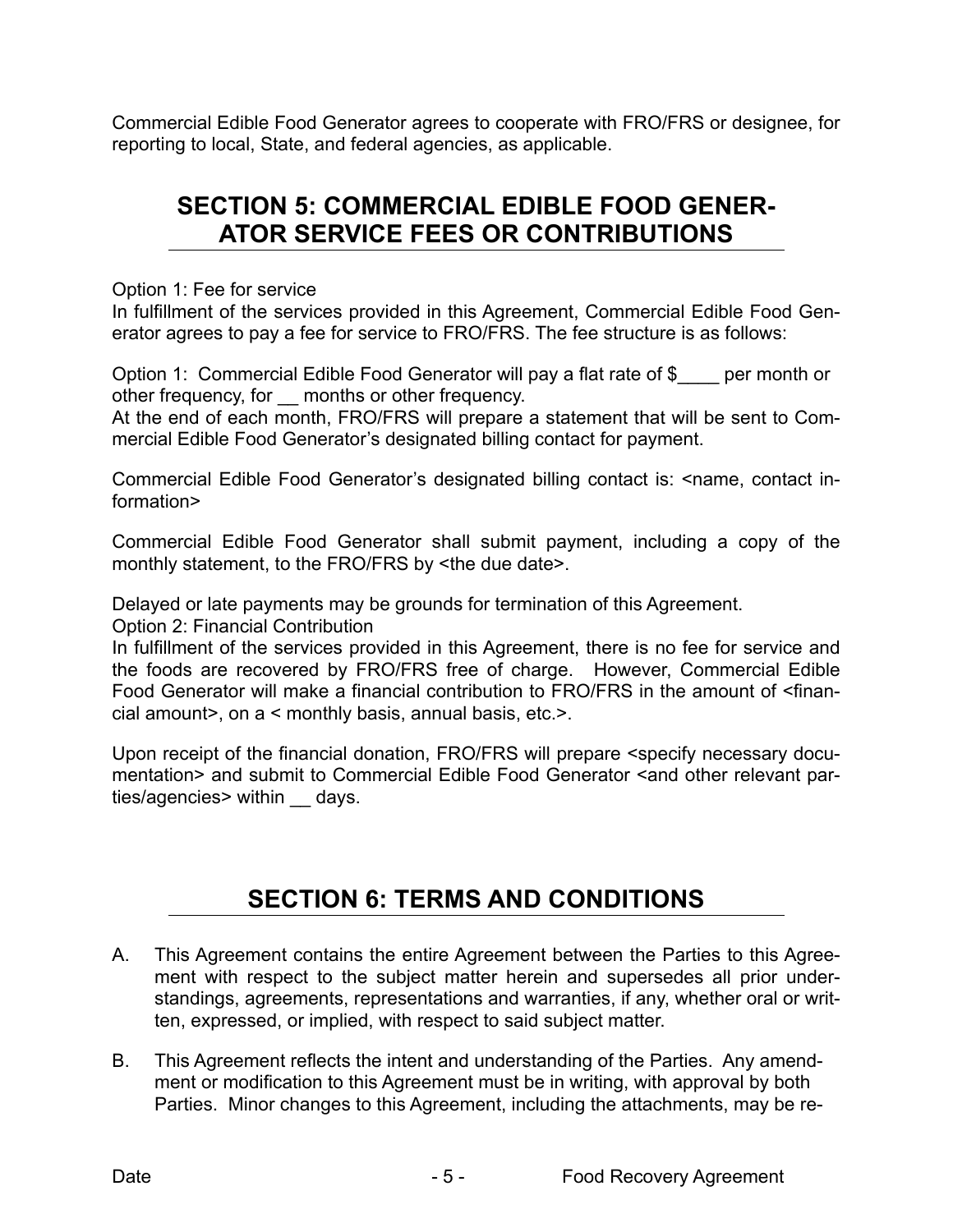vised in writing or email, without having to revise the full Agreement, upon agreement by both Parties.

- C. Definitions applicable to this Agreement are attached hereto as Attachment E.
- D. Both FRO/FRS and Commercial Edible Food Generator agree to appoint at least one individual to act as a contact person for notices and other communications, as well as reporting and receipting of activities conducted under this Agreement. The initial contact person(s) are identified in the Assignments in Attachment A. A Party to this Agreement may change its contact person(s) at any time by written notice transmitted electronically or via U.S. Mail to other Party.
- E. This Agreement shall become effective as of the Effective Date when it has been executed by all of the Parties to this Agreement.

#### Option 1: Effective until terminated

This Agreement shall continue in full force and effect until terminated by either Party. Either Party may terminate this Agreement, with or without cause, upon written notice to the other Party with 30-day notice to the other Party.

 Option 2: Extended with fulfillment of terms and conditions This Agreement shall continue upon fulfilment of certain terms or conditions <specify terms and conditions>. Upon fulfillment, the Agreement term can be extended for/to <term or date specified>.

 Option 3: Automatic renewal with notice of termination This Agreement will automatically renew each <term> for an additional <term> unless either party notifies the other in writing, no later than <notice period> before the end of the current term, of its decision not to renew.

#### Option 4: Defined term

This Agreement is effective for a term of <term> and will expire on <date>. Any renewal or extension will require a new Agreement between the Parties.

#### F.

In instances where any of the terms of this Agreement are violated by either Party, this Agreement may be terminated. The Parties have the right to terminate this Agreement at any time for non-performance, as defined by the Parties and listed below.

#### <Specify non-performance under the Agreement>

In the event of non-performance or substandard performance under the terms of this Agreement, the violating Party will cooperate with non-violating Party in addressing the problem. The non-violating Party may take such actions as it consid-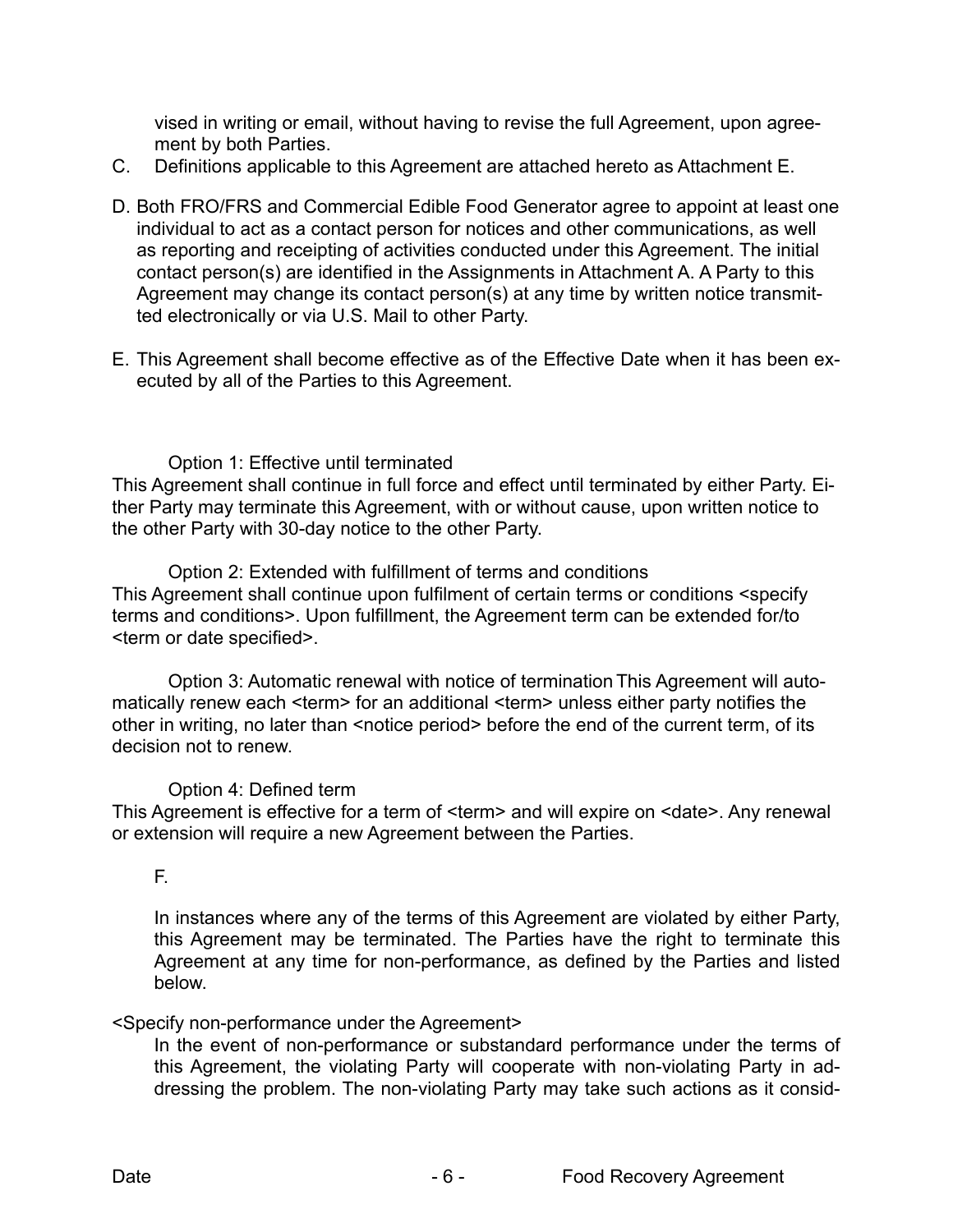ers appropriate to cure or remedy the issue, including, without limitation, increasing site visits/ride-along, monitoring, additional training, or other support to the violating Party, establishing a formal corrective action plan, or terminating the Agreement immediately.

 FRO/FRS may charge a fee to Commercial Edible Food Generator to cover expenses of missed or delayed pick-ups, including finding alternative solutions for unsuitable or unusable donations in the event that Commercial Edible Food Generator delivers such material. This fee will consist of the actual expenses incurred in the disposal of the unsuitable or unusable items, plus an additional fee of  $\frac{1}{2}$ .

- G. If, as a result of a case of force majeure, either Party was unable to fulfill its obligations under this Agreement, the execution of it would be suspended during the duration of this force majeure. Each Party shall immediately notify the other Party of any such event of force majeure. In the event that the event of force majeure lasts for a duration greater than one month, the other Party may terminate this Agreement as of right and with immediate effect.
- H. Information gained under this Agreement shall not be sold or shared in any manner by either Party without express approval. Neither Party shall use the name, nor any trademark or reference related to such in connection with the recovered food, use or disposal of the foods, without express approval.
- I. This Agreement shall be governed by and construed in accordance with the laws of the State of California and applicable federal law, including, without limitation, the Bill Emerson Good Samaritan Food Donation Act and the California Good Samaritan Food Donation Act). Both Commercial Edible Food Generator and FRO/ FRS are familiar with the Good Samaritan laws referenced in this subsection that limit liability to gross negligence and intentional misconduct.
- J. Each of the Parties shall, at the signing of this Agreement, provide third party liability insurance covering all of its activities and the harmful consequences of its activity.

| The undersigned hereby agree to the terms of this Agreement: |  |  |
|--------------------------------------------------------------|--|--|
|                                                              |  |  |

| Signed:                                                          | Date: |
|------------------------------------------------------------------|-------|
| Name of Signatory<br><b>Title of Signatory</b><br><b>FRO/FRS</b> |       |
| Signed:                                                          | Date: |
|                                                                  |       |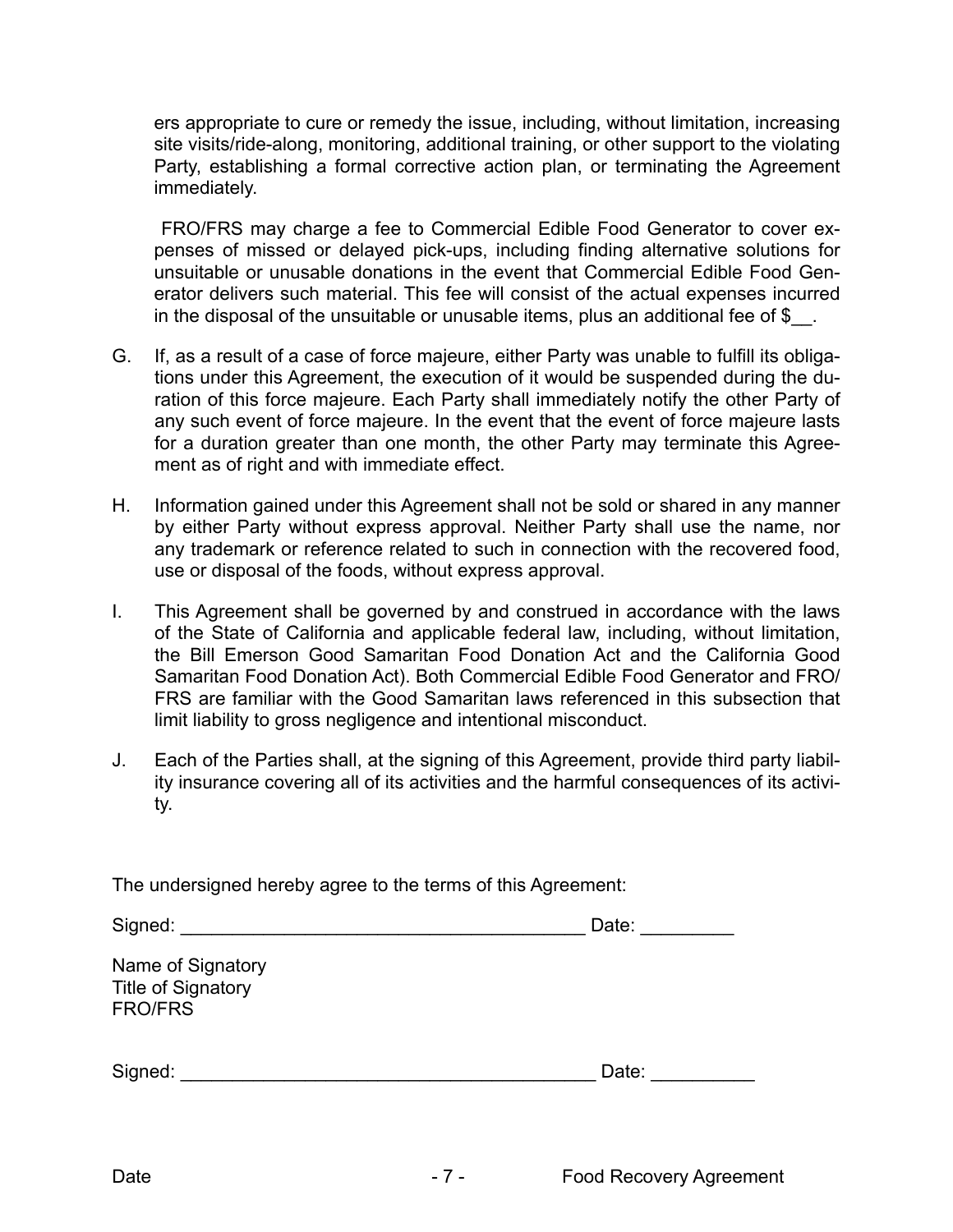Name of Signatory Title of Signatory Commercial Edible Food Generator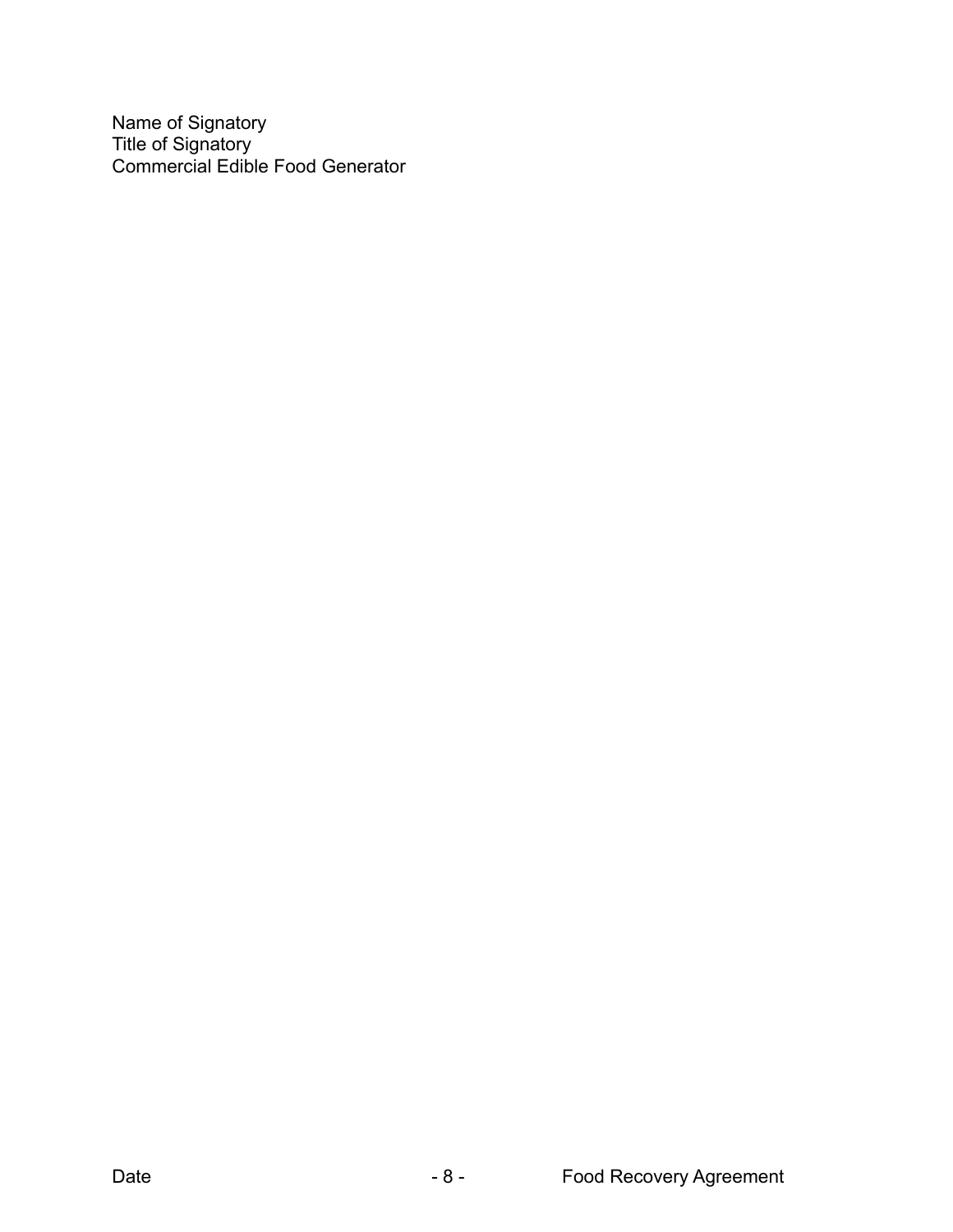### **ATTACHMENT A: CONTACTS FOR AGREEMENT**

Primary Contact for FRO/FRS: <Name> <Title> <Address> <Phone> <Email address>

Primary Contact for Commercial Edible Food Generator: <Generator Type: Tier One, Tier Two> <Name> <Title> <Address> <Phone> <Email address>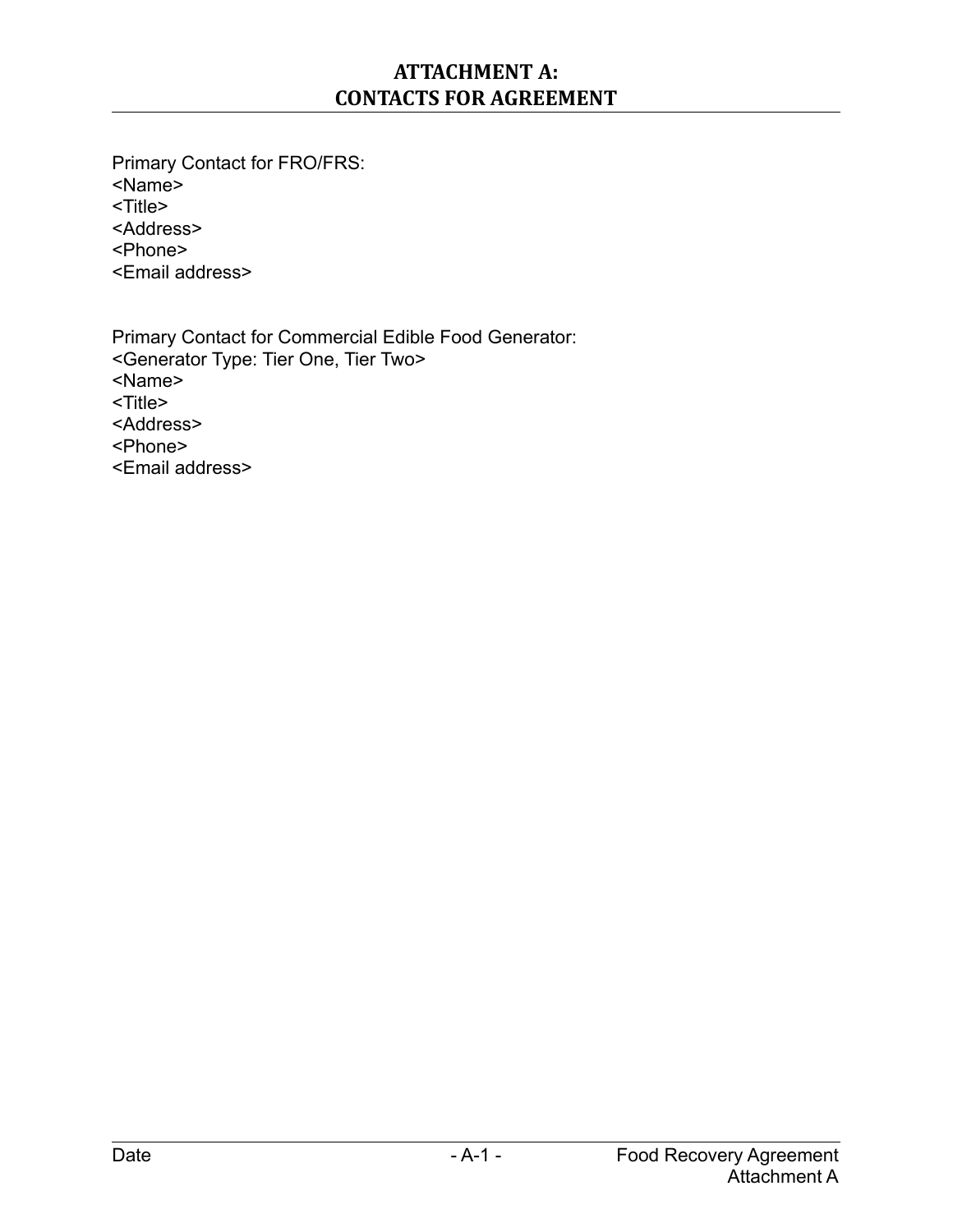### **ATTACHMENT B: ACCEPTABLE FOODS AND PROTOCOLS FOR SAFE FOOD DONATION**

# FOOD SAFETY

Bacteria that cause food poisoning grow and multiply to dangerous levels when allowed enough time in the temperature danger zone. The temperature danger zone is above 41°F and below 135°F. Potentially Hazardous Foods are those that require time or temperature control to limit the growth of harmful, disease-causing and toxin-forming bacteria. These include foods such as meat, poultry, seafood, raw eggs, cooked vegetables, cooked meats and entrees, and sliced fruit. Below are details about the types of foods we are willing to accept, and those we are not.

The federal Bill Emerson Good Samaritan Food Donation Act protects food donors from civil and criminal liability if donated product later causes harm to a recipient. This law sets a floor of "gross negligence" or intentional misconduct for donors, meaning that as long as the food is donated in good faith with the understanding that it is safe for consumption, the liability of the donor is protected.

### Prepared Food

- All food shall be pure and free from adulteration, contamination, and spoilage and shall otherwise be fully fit for human consumption.
- Food shall be limited to foods or food portions which have not been previously served to a consumer.
- Food containers must be clearly labeled with date of preparation, date of preparation must be communicated to the recipient so that the recipient may either write down a date or serve immediately, or an online food tracking system that includes a date stamp for the transaction must be used.
- Food must be stored in food-grade packaging.
- Refrigerated product must be stored at 41° F or less while awaiting pickup, or pick up must be arranged within 2 hours of time when food was kept at appropriate temperature.
- Hot product must be stored at 135 F or higher while awaiting pickup. If food is not stored in a warming unit it must be cooled to 70F within 2 hours after removal from the warmer, then to 41F within 4 hours. Food that is not maintained at 135 may be served within 4 hours after removal from active hot holding. Food remaining after the four hour period must be discarded.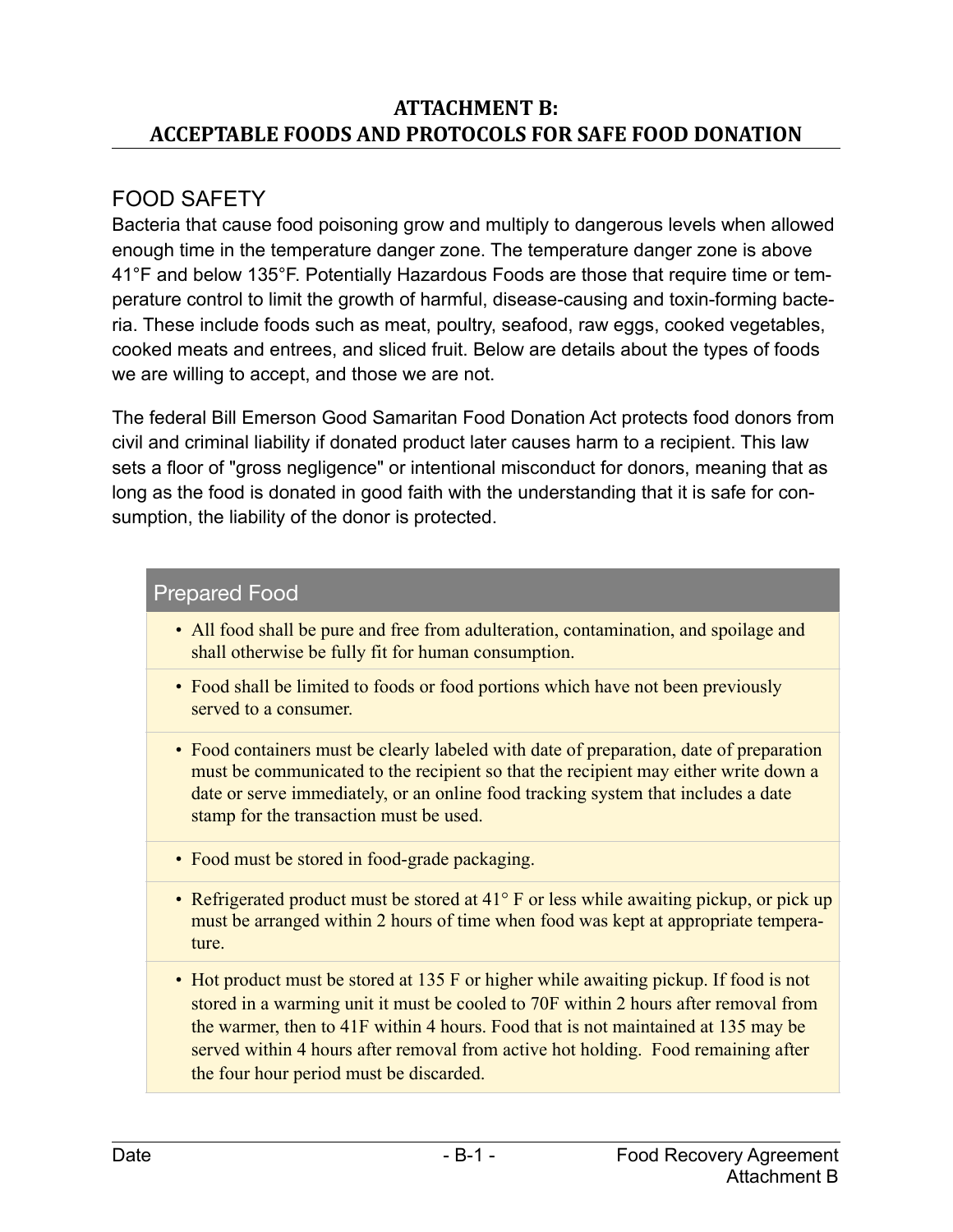#### **ATTACHMENT B: ACCEPTABLE FOODS AND PROTOCOLS FOR SAFE FOOD DONATION**

#### Prepared Food

- Hot product must be left in the warmer for no longer than 4 hours.
- Someone at pick-up location must be able to either verbally or in written form account for the state of the food, and be able to precisely delineate time/temperature history. This may happen at the time of pick up, or it could be delineated as part of a pre-arranged contract between parties verifying the safety of the food before time of pick up.
- If food is to be cooled before pick-up, a rapid form of cooling must be deployed: Food should be brought down from 165F to 70F within 2 hours, and once at 70F or below it can be placed in the walk-in in a form for rapid cooling (no lids, food is spread out for rapid cooling. This gives 4 hours to bring it down to 41F or below).

#### Meat, Poultry, Fish

Acceptable Conditions

- Product must be securely sealed in its original packaging, be dated appropriately, and have labeling intact, where appropriate
- Product must be frozen on or before the date on the package

#### Unacceptable Conditions

- Product held above 41° F for more than two hours
- Product staged in non-food grade packaging
- Opened or damaged packaging resulting in leaking and/or the loss of the sanitary barrier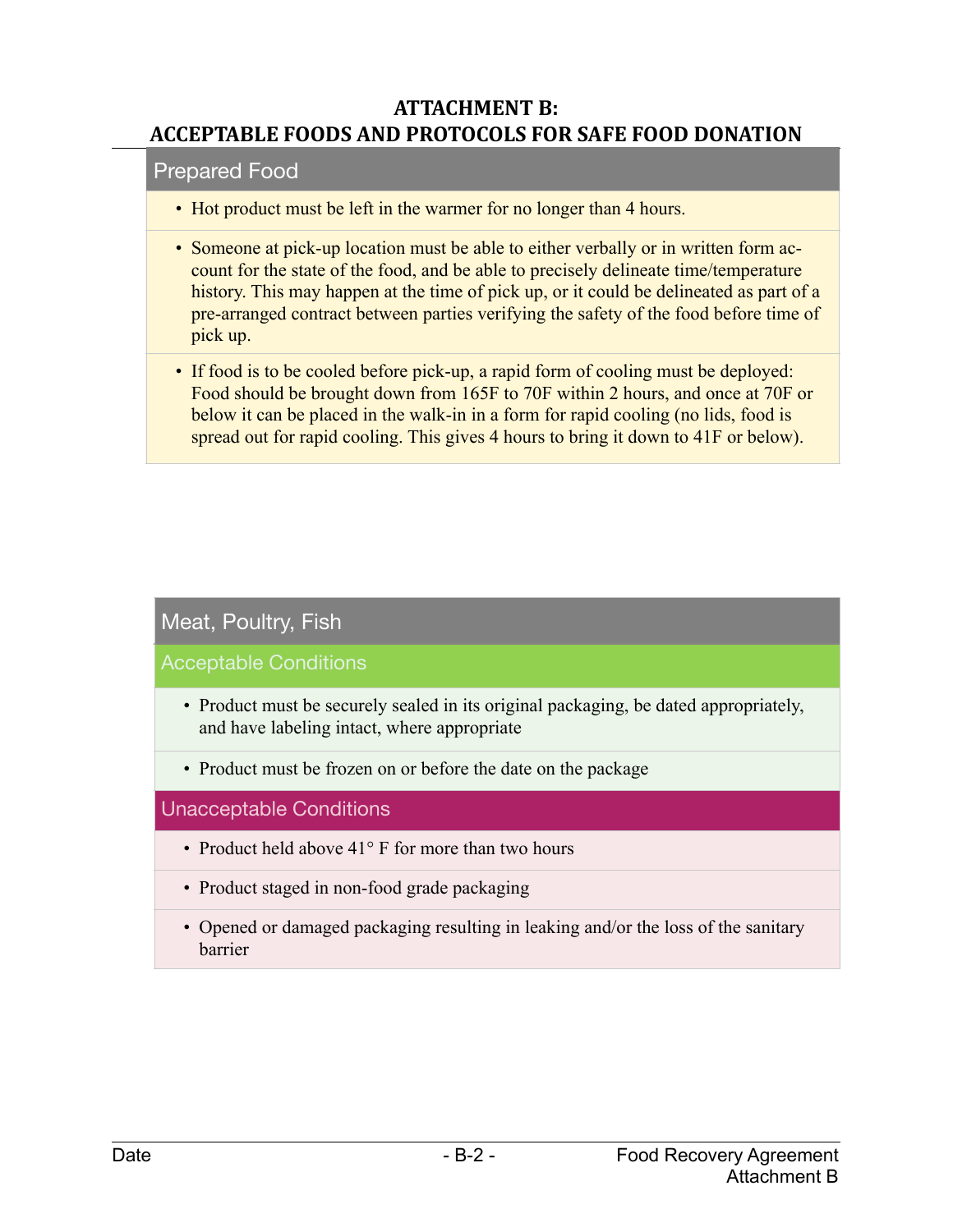#### **ATTACHMENT B: ACCEPTABLE FOODS AND PROTOCOLS FOR SAFE FOOD DONATION**

#### Dairy & Eggs

#### Acceptable Conditions

- Product must be securely sealed in its original packaging, dated appropriately, with labeling intact
- Product must be donated no later than 2 days past the date on the package
- Refrigerated product must be stored at 41° F or less while awaiting pickup
- Frozen product must remain frozen while awaiting pickup

#### Unacceptable Conditions

- Product held above 41° F for more than two hours
- Product staged in non-food grade packaging
- Opened or damaged packaging resulting in leaking and/or the loss of the sanitary barrier
- Product with bad odor, discoloration, and/or bulging packaging

### **Produce**

#### Acceptable Conditions

- Product must be stored in a cool, dry, and clean area while awaiting pickup
- Perishable product, such as cut produce, must be stored at 41° F or less while awaiting pickup

#### Unacceptable Conditions

- Highly perishable product held above 41° F for more than two hours
- Product staged in non-food grade packaging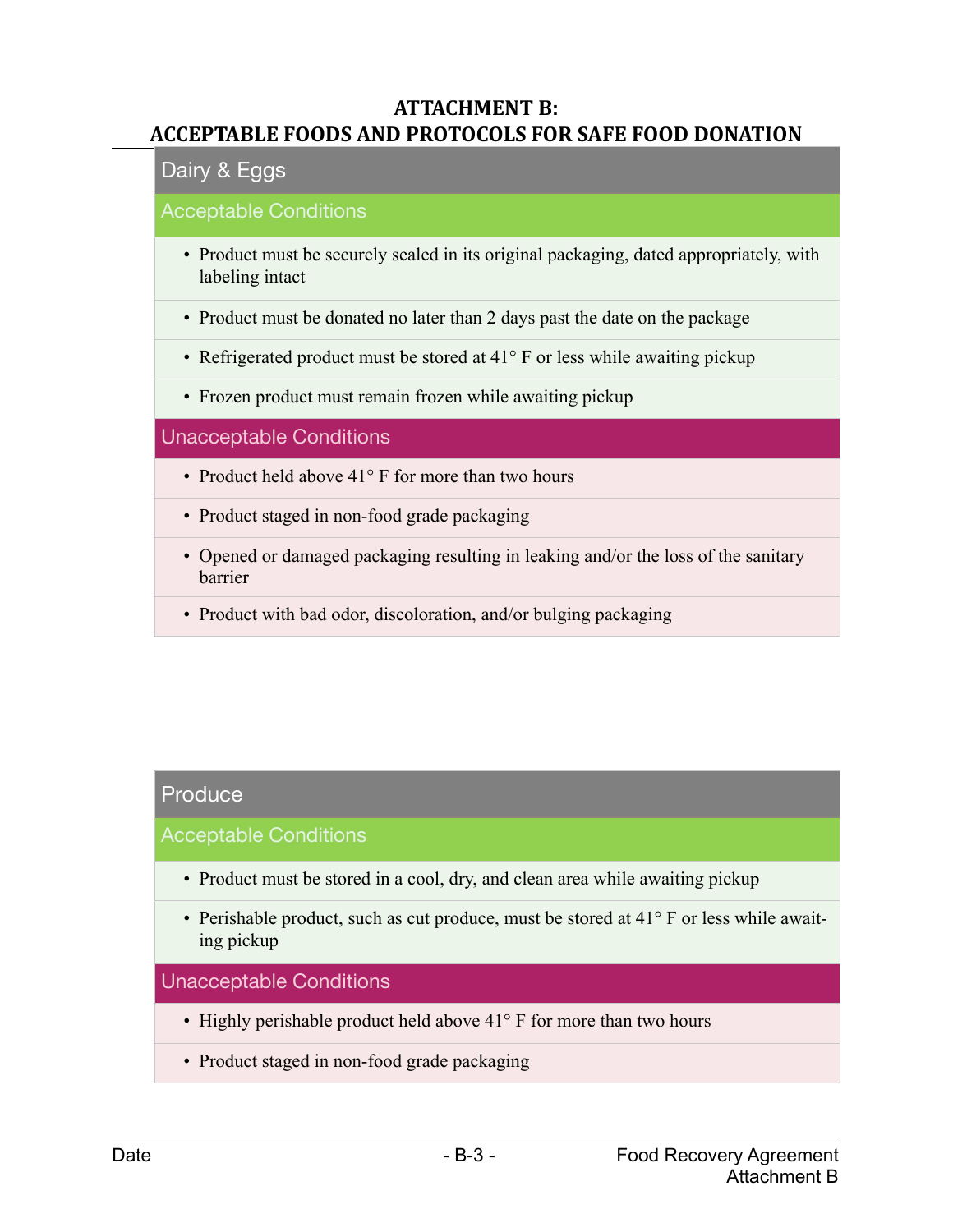#### **ATTACHMENT B: ACCEPTABLE FOODS AND PROTOCOLS FOR SAFE FOOD DONATION**

#### Produce

• Opened or damaged packaged produce resulting in leaking and/or the loss of the sanitary barrier Significantly rotten, moldy, damaged, decayed, or overripe product

#### Deli Foods

Acceptable Conditions

- Product must be securely sealed in its original packaging
- Food must be clearly labeled with date of preparation and have ingredient labeling intact, where appropriate
- Refrigerated product must be stored at 41° F or less while awaiting pickup and donated no later than the date on the package

#### Unacceptable Conditions

- Product held above 41° F for more than two hours
- Product staged in non-food grade packaging
- Opened or damaged packaging resulting in leaking and/or the loss of the sanitary barrier
- Product with mold, bad odor, discoloration, and/or bulging packaging

#### **Bakery**

Acceptable Conditions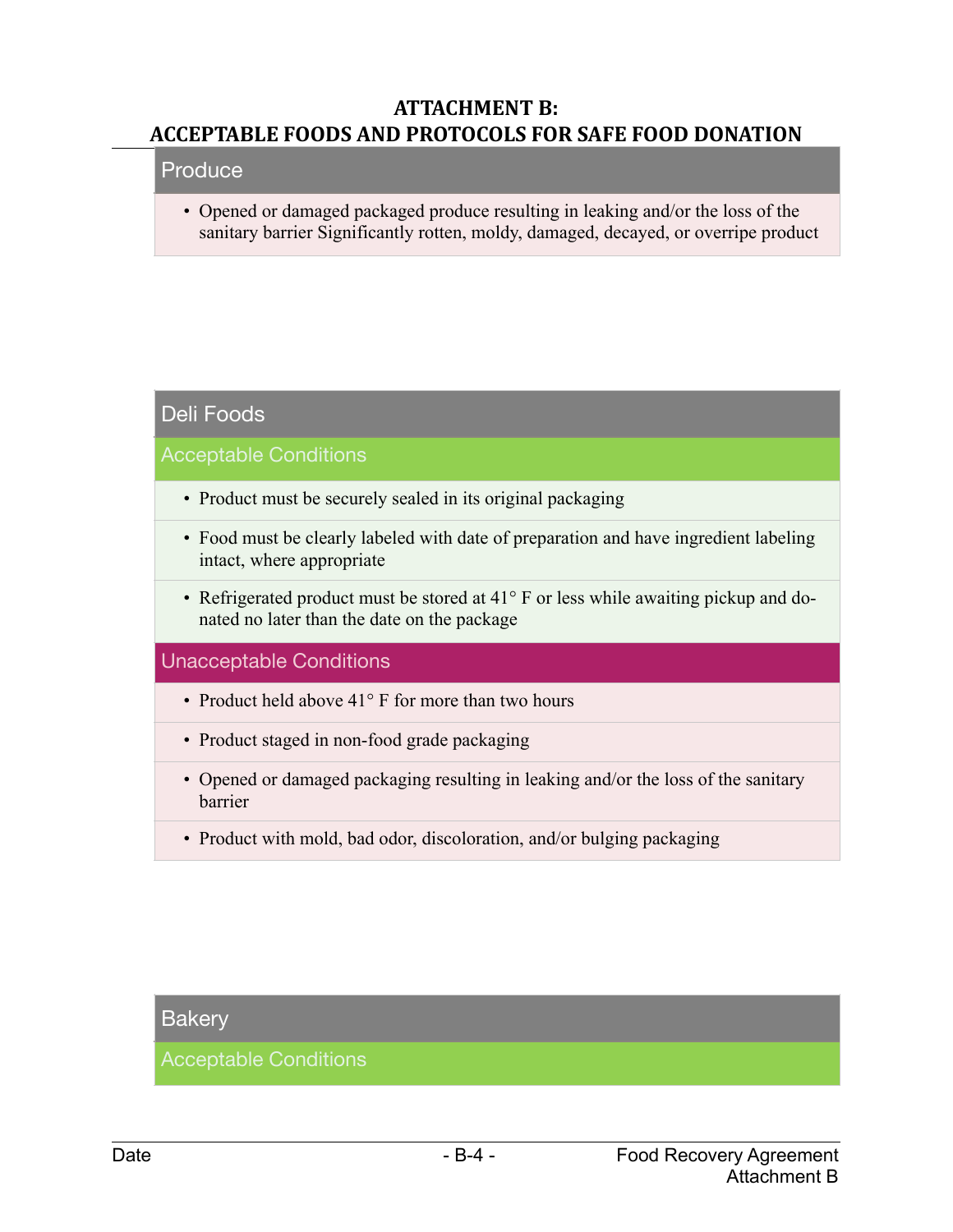#### **ATTACHMENT B: ACCEPTABLE FOODS AND PROTOCOLS FOR SAFE FOOD DONATION**

#### Bakery

- If product is pre-packaged, must be securely sealed in its original packaging, be dated appropriately, and have labeling intact
- Product must be donated no later than 2 days past the date on the package
- If product is not pre-packaged, date of preparation and name of item must be included, as well as food-safe packaging
- Room temperature product must be stored in a cool, dry, and clean area while awaiting pickup
- Refrigerated product must be stored at 41° F or less while awaiting pickup

#### Unacceptable Conditions

- Highly perishable product held above 41° F for more than two hours
- Product staged in non-food grade packaging
- Opened or damaged packaging resulting in leaking and/or the loss of the sanitary barrier
- Product missing ingredient label and/or a date on the package
- Product with mold, bad odor, or discoloration

### Dry Grocery

#### Acceptable Conditions

- Product must be securely sealed in its original packaging, dated appropriately, with labeling intact
- Product with compromised external packaging may only be donated if internal packaging is uncompromised
- Product must be donated no later than 30 days past the date on the package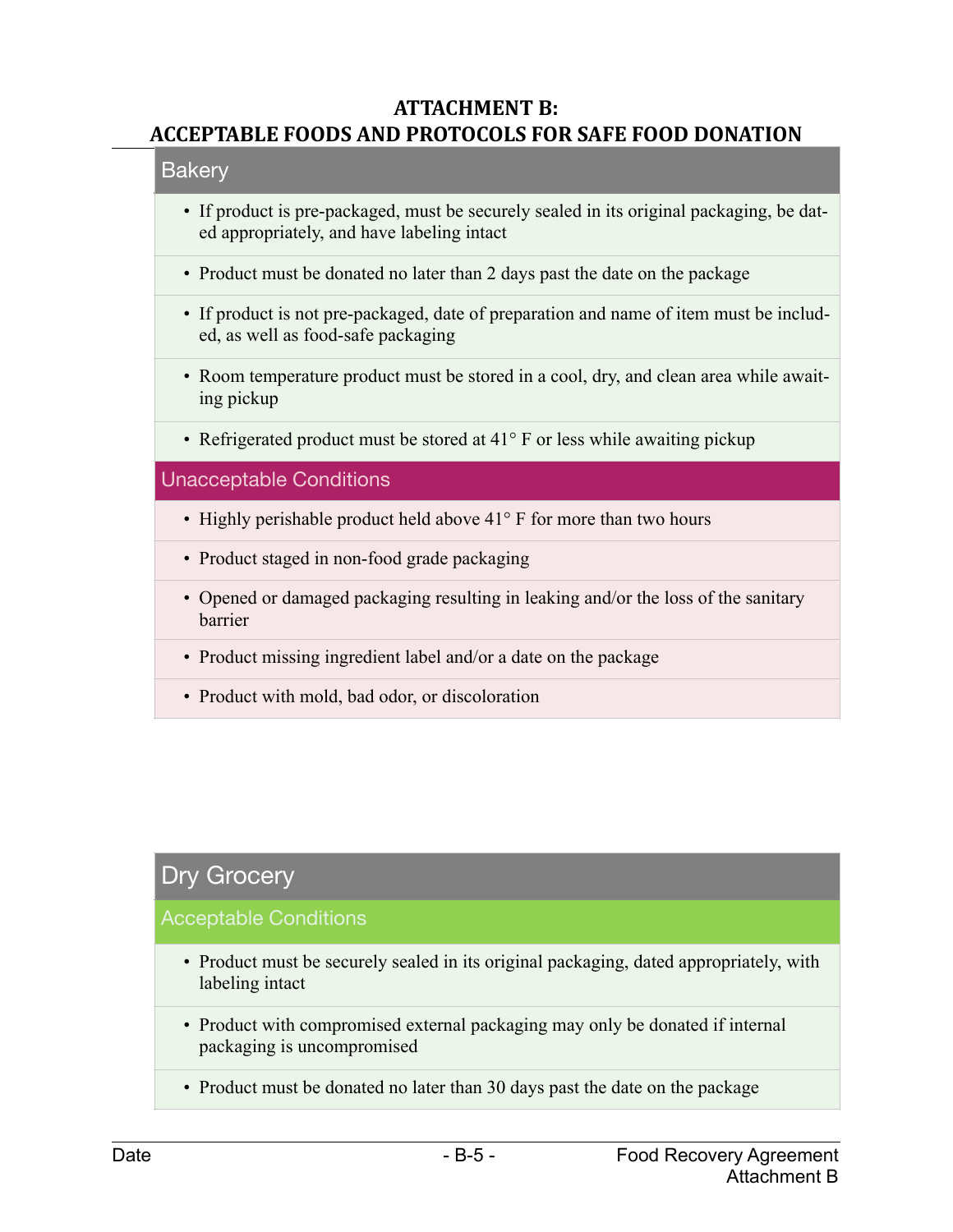#### **ATTACHMENT B: ACCEPTABLE FOODS AND PROTOCOLS FOR SAFE FOOD DONATION**

#### Dry Grocery

• Product must be stored in a cool, dry, and clean area while awaiting pickup

#### Unacceptable Conditions

- Product staged in non-food grade packaging
- Opened or damaged packaging resulting in leaking and/or the loss of the sanitary barrier
- Product missing ingredient label and/or a date on the package
- Broken or chipped glass, severely dented cans
- Medications, nutritional supplements, and alcohol

Prepared by Joint Venture Silicon Valley for the Silicon Valley Food Recovery Council, December 2020, https://jointventure.org/initiatives/silicon-valley-food-recovery.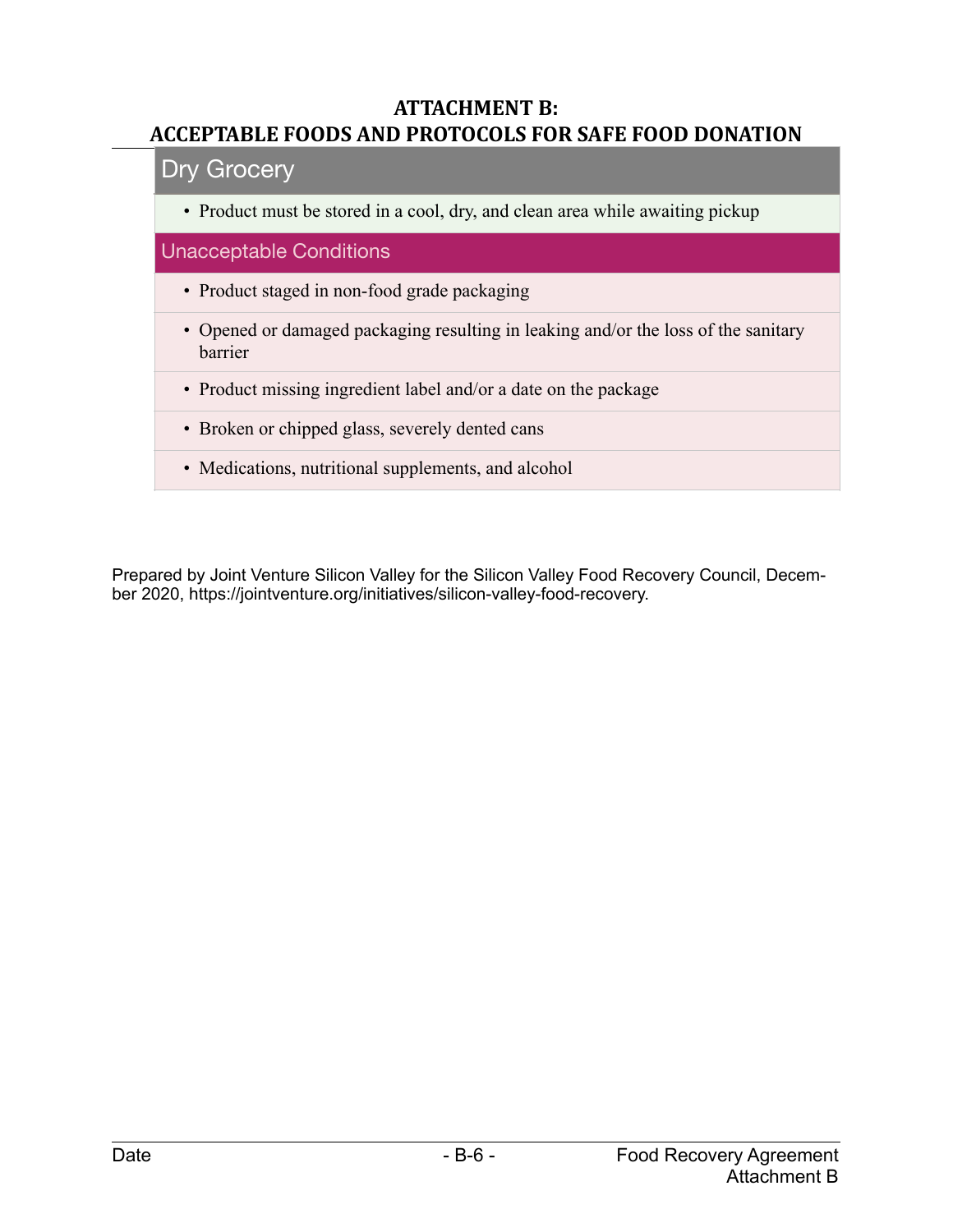<Commercial Edible Food Generator/FRO/FRS/Third Party> will provide suitable transportation to pick and up and deliver food from <Commercial Edible Food Generator(s)>.

| <b>Pick Up Address:</b>                                                                                                                                           | Delivery Address:                                                            |
|-------------------------------------------------------------------------------------------------------------------------------------------------------------------|------------------------------------------------------------------------------|
| <office, address,="" contact="" email,<="" main="" name,="" td=""><td><office, address,="" contact="" email,<="" main="" name,="" td=""></office,></td></office,> | <office, address,="" contact="" email,<="" main="" name,="" td=""></office,> |
| phone number                                                                                                                                                      | phone number>                                                                |

Collection or Self-haul Delivery Frequency:

| <b>Collection or Self-haul</b><br><b>Delivery Day(s)</b>                                                                                                                                                              | <b>Time of Collection or</b><br><b>Self-haul Delivery</b>                                                                                               | <b>Location of Collection or</b><br>Drop off Location of<br><b>Self-hauled Deliveries</b>                                                                                                                                                       |
|-----------------------------------------------------------------------------------------------------------------------------------------------------------------------------------------------------------------------|---------------------------------------------------------------------------------------------------------------------------------------------------------|-------------------------------------------------------------------------------------------------------------------------------------------------------------------------------------------------------------------------------------------------|
| Collection will occur <fre-<br>quency&gt; on <math>\langle \text{day}(s) \rangle</math><br/>Self-hauled deliveries will<br/>occur <frequency> on<br/><math>\langle \text{day}(s) \rangle</math></frequency></fre-<br> | Collection will occur be-<br>tween <time window=""><br/>Self-hauled deliveries will<br/>occur between <time win-<br=""><math>down</math>.</time></time> | Driver will collect <food<br>types&gt; at <designated loca-<br=""><math>\text{tion}(s)</math>.<br/>Driver will deliver <food<br>types&gt; to <designated loca-<br=""><math>\text{tion}(s)</math>.</designated></food<br></designated></food<br> |

Special Instructions:

- This section may also include additional Covid-19 related protocols, and may include temporary guidelines during this unique time.
- Driver will check in at <office, address> with <name of main contact>.
- Driver agrees to wear easily identifiable clothing and/or identification during the pickup.
- FRO/FRS and Commercial Edible Food Generator agree to maintain proper food safety, temperature, and storage conditions to maintain integrity of the food before and during the collection/delivery.
- Commercial Edible Food Generator agrees to compile donation(s) at <designated collection location(s)>
- The driver shall collect food from <designated collection location(s)>.
- Driver shall park at <insert location> and shall enter the premises through <insert entry instructions, if applicable>. If Driver must wait longer than <time frame> for assistance or does not receive assistance, Driver may depart and reschedule the collection.
- Upon arrival, the Commercial Edible Food Generator or FRO/FRS may inspect the food, including taking temperature. Any product that does not meet the ac-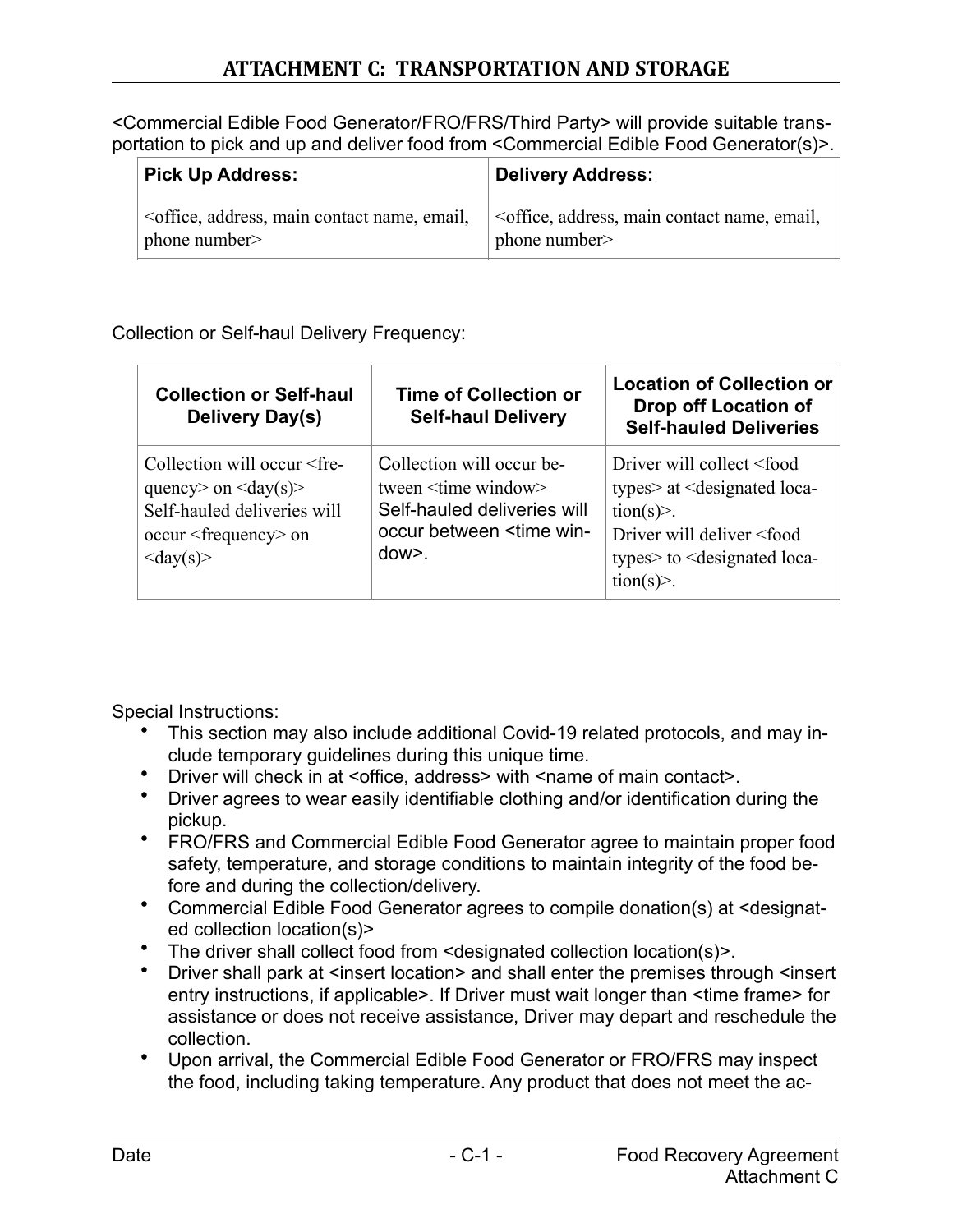### **ATTACHMENT C: TRANSPORTATION AND STORAGE**

ceptable temperatures or other food safety standards may be rejected in accordance with Section 1.

- Prior to pick up/delivery, Commercial Edible Food Generator shall inspect the donation and confirm the integrity of packaging and labeling; confirm it is an acceptable food item pursuant to this Agreement; and, ensure that the donation meets all food quality and safety standards set forth in this Agreement and applicable law.
- Prior to distribution to the community, FRO/FRS will inspect all donated product to ensure it meets packaging, labeling, quality, and safety standards set forth in this Agreement and applicable law.